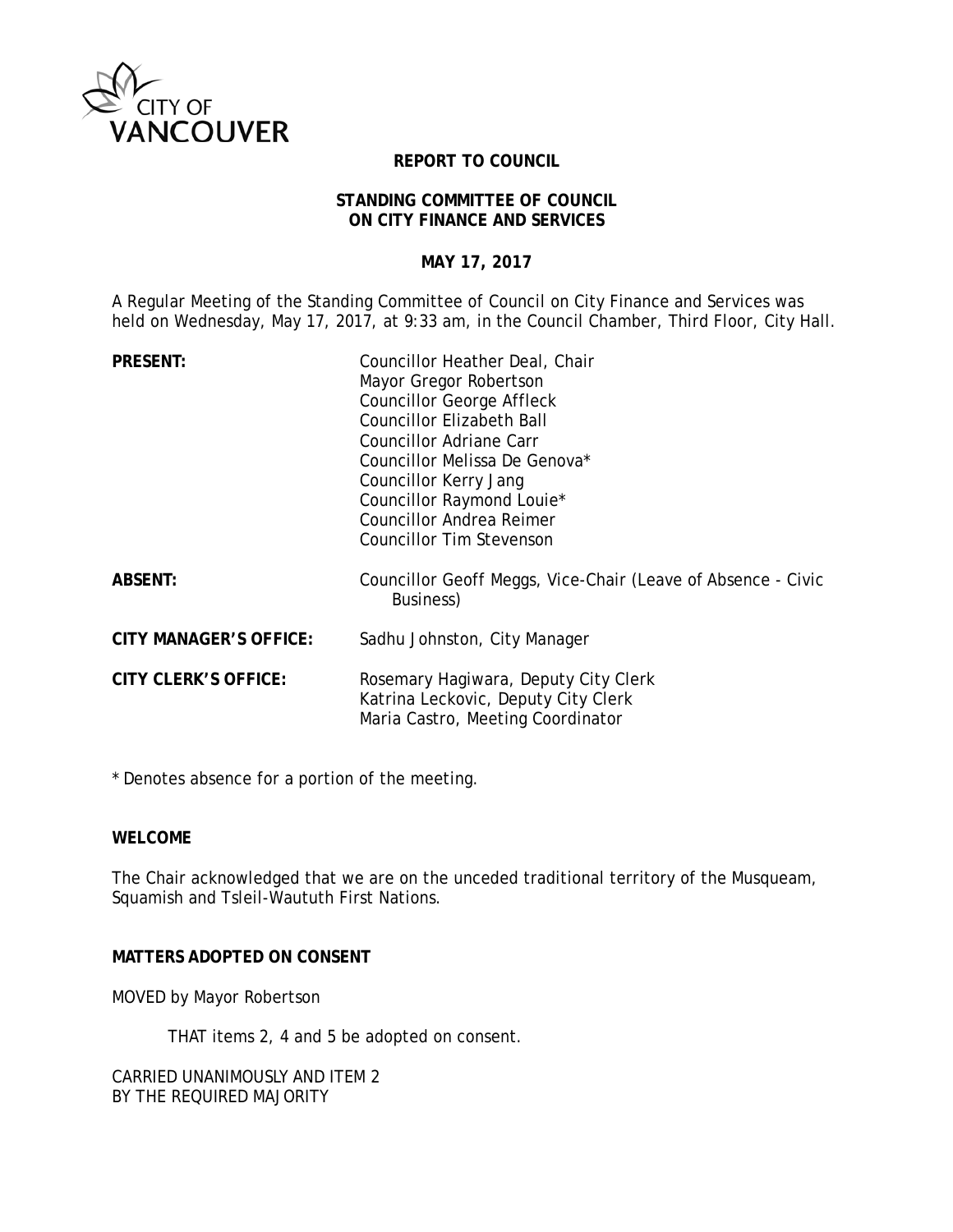## **1. False Creek Flats Plan March 28, 2017**

Planning, Urban Design and Sustainability staff and Pietra Basilij, Sustainable Community Development, Vancouver Economic Commission, presented the False Creek Flats Plan.

The Committee heard from nineteen speakers. Speakers were in general support of the plan, and emphasized industrial preservation, housing integration and employment. Speakers also expressed concerns regarding the Prior Street arterial replacement.

\* \* \* \* \*

*At 11:55 am, it was*

*MOVED by Councillor Deal*

*THAT the meeting be extended to continue with the item.* 

*CARRIED UNANIMOUSLY AND BY THE REQUIRED MAJORITY*

*The Committee recessed at 11:58 am and reconvened at 12:49 pm.*

\* \* \* \* \*

Planning, Urban Design and Sustainability staff, Engineering Services staff and Ms. Basilij, responded to questions.

\* \* \* \* \*

*At 1:58 pm, during questions to staff, the Committee agreed to vary the order of the agenda to consider Item 7 before the completion of Item 1.*

\* \* \* \* \*

## **7. 10th Avenue Health Precinct Street Improvements May 9, 2017**

Engineering Services staff responded to questions.

The Committee heard from eight speakers, four of whom were in general support of the recommendations. Four speakers expressed concerns regarding various aspects of the report, including one speaker who was opposed to any cycling along the health corridor.

Engineering Services staff, along with Shelley Fleck, Director, Strategic Initiatives, Vancouver Acute Services, Vancouver Coastal Health, responded to questions.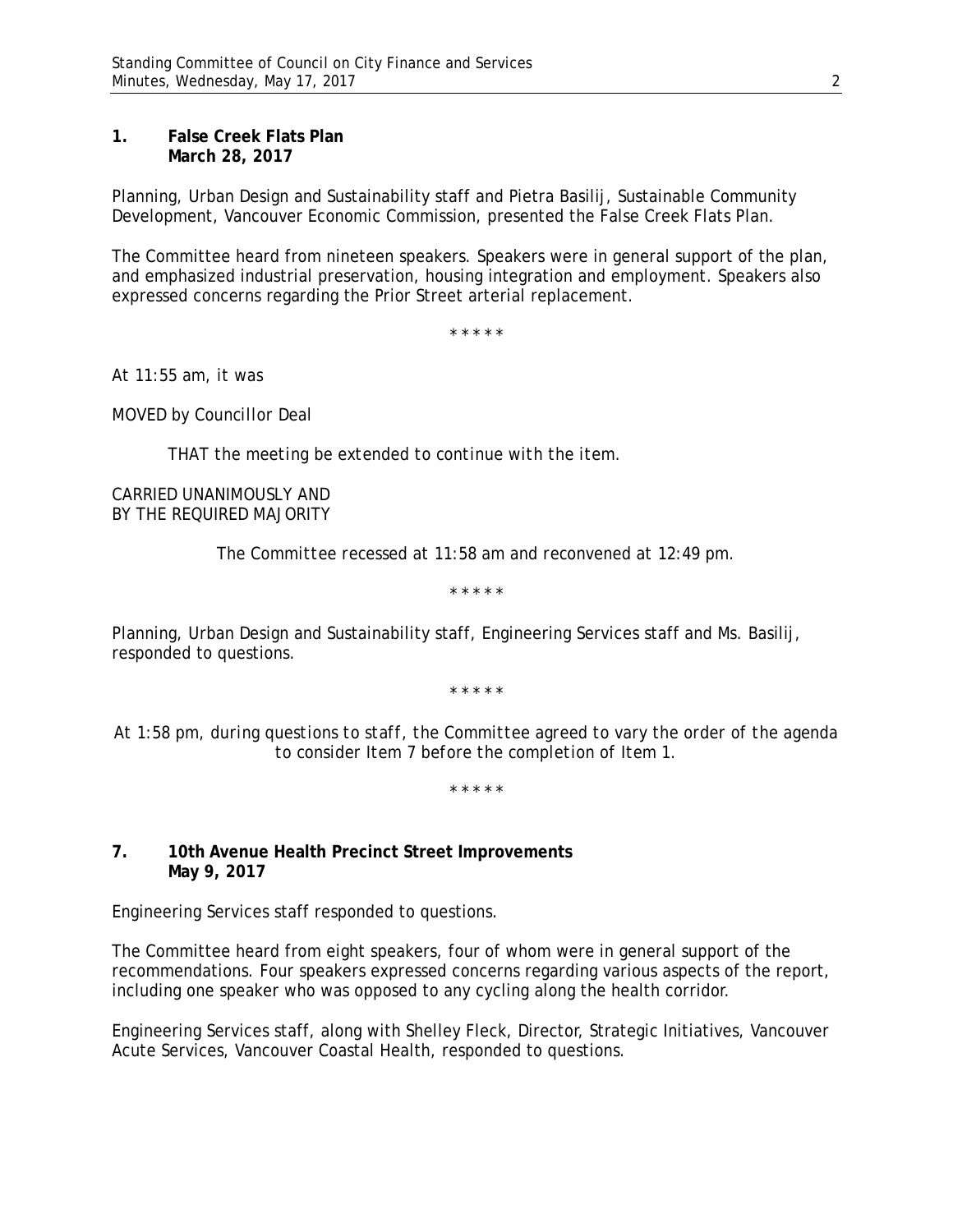MOVED by Councillor Deal

THAT the Committee recommend to Council

- A. THAT Council approve the design concept of 10th Avenue between Oak Street and Cambie Street, as generally described in Appendix A of the Administrative Report dated May 9, 2017, entitled "10th Avenue Health Precinct Street Improvements".
- B. THAT Council direct staff to execute Actions 1 through 10, as described in the Administrative Report dated May 9, 2017, entitled "10th Avenue Health Precinct Street Improvements", and constituting a project within the current approved Capital Budget for Active Transportation Corridors and Spot Improvements.
- C. THAT Council authorize the Director of Legal Services to enter into Statutory Right of Way Agreements ("SRWs") in favour of the City over private property at 675 West 10th Avenue, 2550 Willow Street, and 2733 Heather Street for Sidewalk and Utility purposes, on terms and conditions acceptable to the General Manager of Engineering Services and the Director of Legal Services, in consultation with the Director of Risk Management, and in compliance with City policy and Council Authority regarding securing Greenway Right of Ways (Type 3 Right-of-Ways).

## carried

REFERRAL MOVED by Councillor Affleck

- A. THAT Council refer the Administrative Report dated May 9, 2017, entitled "10th Avenue Health Precinct Street Improvements", back to staff for further consultation and analysis, with a focus on implementing only Actions 1, 2, 3, 4, 8 and 10, as generally described in the above-noted report.
- B. THAT following further consultation and analysis, staff report back to Council with a final report and budget for approval before July 1, 2017.

## LOST (Vote No. 01965)

(Councillors Carr, Deal, Jang, Reimer, Stevenson and Mayor Robertson opposed) (Councillor Louie absent for the vote)

The referral having lost, the main motion was put and CARRIED, with Councillors Affleck and De Genova opposed (Vote No. 01966).

\* \* \* \* \*

*At the conclusion of Item 7, the Committee continued with Item 1.*

\* \* \* \* \*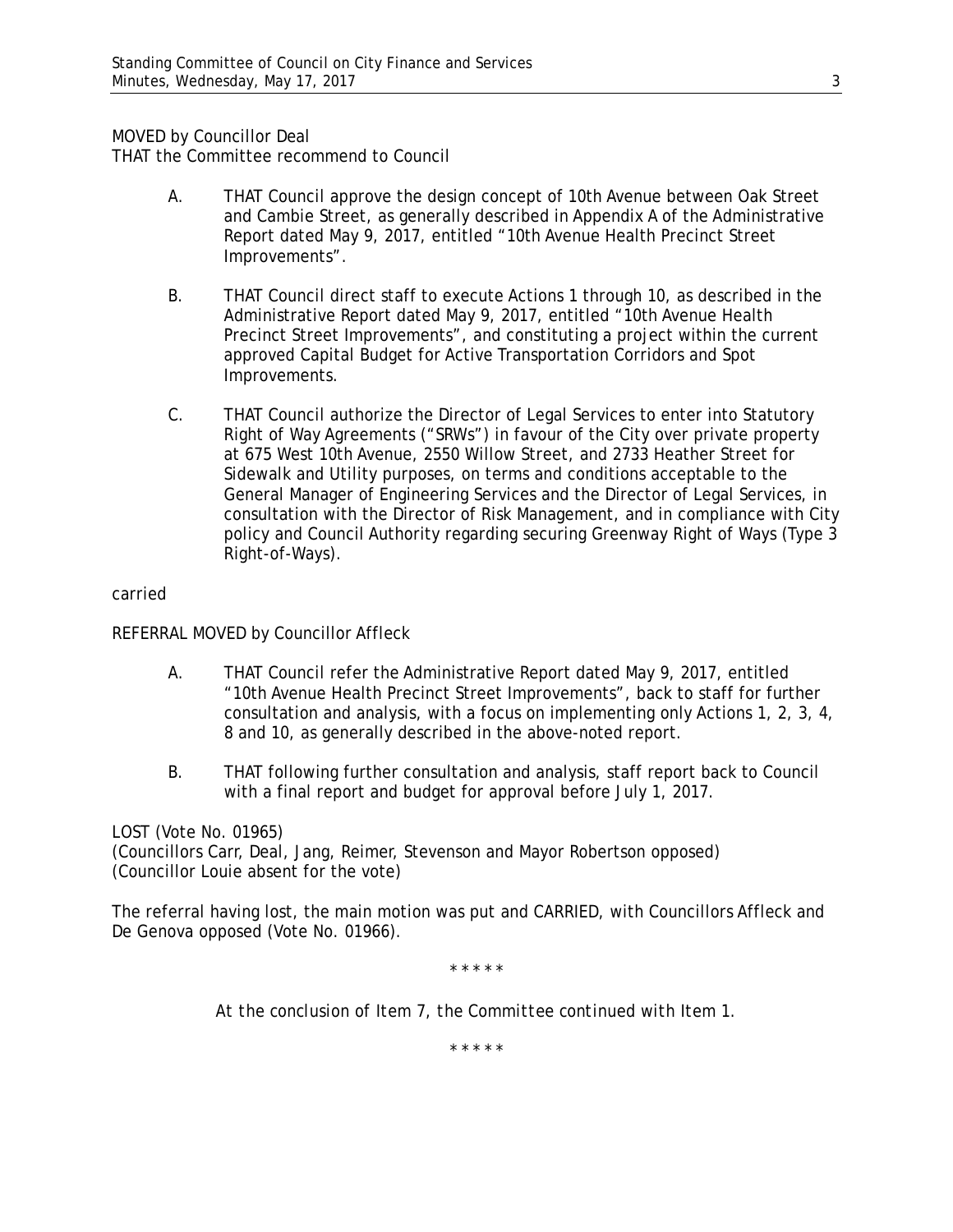### **1. False Creek Flats Plan (continued) March 28, 2017**

\* \* \* \* \*

*Following questions to staff and the Vancouver Economic Commission, the Committee recessed at 5:30 pm and reconvened at 6:08 pm, with the same members present except for Councillor De Genova, who was absent for the remainder of the meeting.*

\* \* \* \* \*

MOVED by Mayor Robertson THAT the Committee recommend to Council

> A. THAT Council approve the False Creek Flats Plan, generally as contained in Appendix A of the Administrative Report dated March 28, 2017, entitled "False Creek Flats Plan";

FURTHER THAT the General Manager of Planning, Urban Design and Sustainability be instructed to initiate tasks to implement the plan as outlined in the above-noted report.

B. THAT Council receive the Flats Economic Development Strategy for information from the Vancouver Economic Commission (VEC), as attached in Appendix B of the Administrative Report dated March 28, 2017, entitled "False Creek Flats Plan";

FURTHER THAT Council direct staff to continue to work with the VEC to analyze and assess the recommendations in the Flats Economic Development Strategy and report back to Council on the results of such work.

C. THAT staff consider policy support to ensure adequate institutional student rental housing on the Great Northern Way campus as part of planning for the future Thornton Street Millennium Line station;

FURTHER THAT when preparing District Schedules arising from approval of the False Creek Flats Plan, staff provide language in the District Schedules that would allow for goods and services intended for local workers, students and those using the area as an active transportation corridor.

CARRIED UNANIMOUSLY (Vote No. 01967) (Councillor De Genova absent for the vote)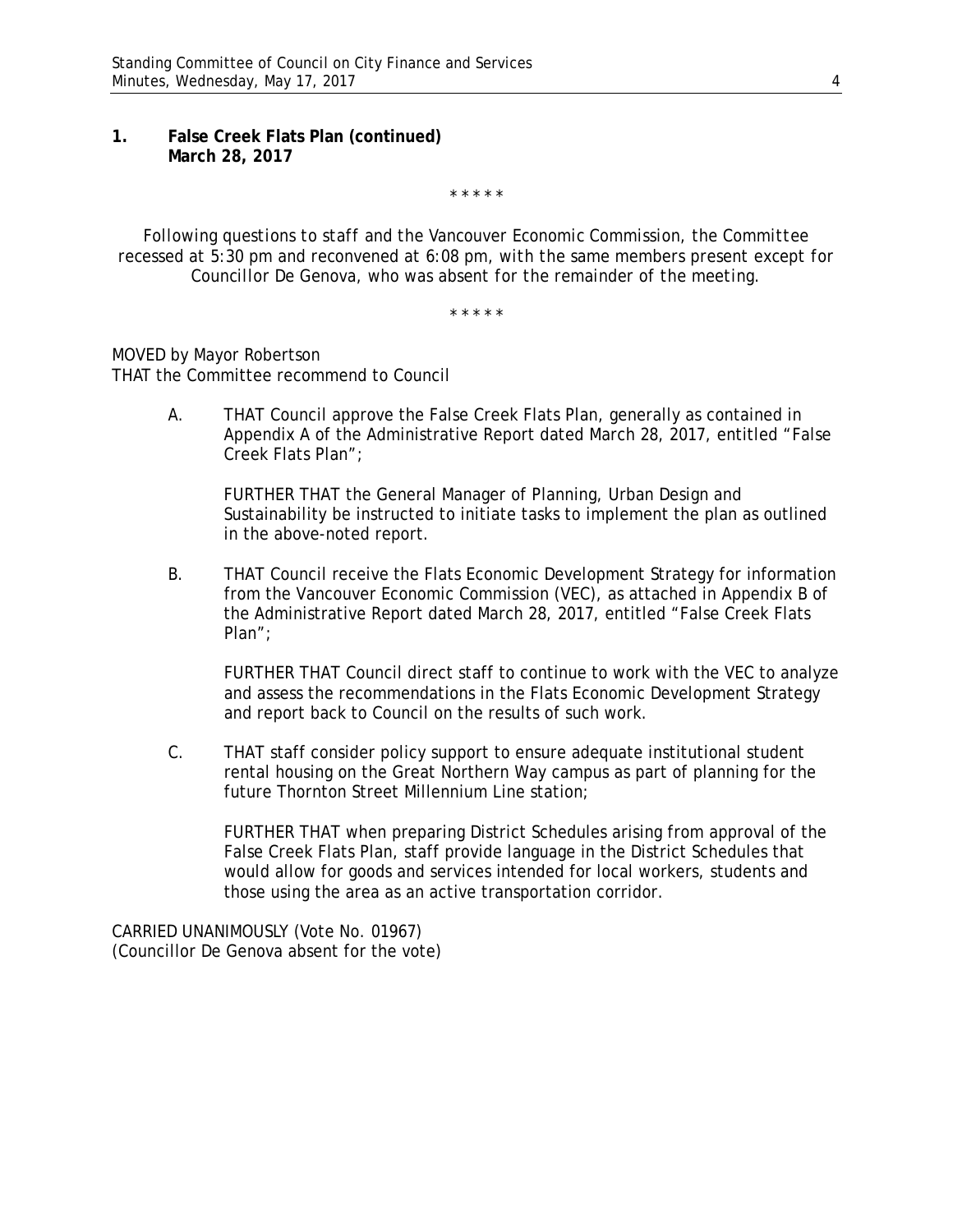## **2. Grant Request - Streetohome Foundation April 20, 2017**

THAT the Committee recommend to Council

- A. THAT Council approve a grant of \$150,000 to Streetohome Foundation for 2017 from the Community Services 2017 Operating Budget for Street Homelessness.
- B. THAT Council authorize the General Manager of Community Services to negotiate and execute an agreement to disperse the grant described in A above on the terms and conditions set out herein and such other terms and conditions as are satisfactory to the General Manager of Community Services and Director of Legal Services.
- C. THAT no legal rights or obligations will arise or be created by Council's adoption of A and B above unless and until all legal documentation has been executed and delivered by the respective parties.

ADOPTED ON CONSENT AND A BY THE REQUIRED MAJORITY (Vote No. 01972)

#### **3. Grant to Network of Inner City Community Services Society (NICCSS) for Vancouver Rent Bank 2017-2018 April 20, 2017**

The General Manager of Community Services and Dr. Catherine Douglas, University of British Columbia, responded to questions.

MOVED by Councillor Jang

THAT the Committee recommend to Council

- A. THAT Council approve a grant of \$49,600 to the Network of Inner City Community Services Society (NICCSS) towards the June, 2017 – June, 2018 operating costs of the Vancouver Rent Bank. Source of funds will be the Community Services 2017 Operating Budget.
- B. THAT Council authorize the General Manager of Community Services to negotiate and execute an agreement to disperse the grant described in A above on the terms and conditions set out herein and such other terms and conditions as are satisfactory to the General Manager of Community Services and Director of Legal Services.
- C. THAT no legal rights or obligations will arise or be created by Council's adoption of A and B above unless and until all legal documentation has been executed and delivered by the respective parties.

CARRIED UNANIMOUSLY AND A BY THE REQUIRED MAJORITY (Vote No. 01968) (Councillor De Genova absent for the vote)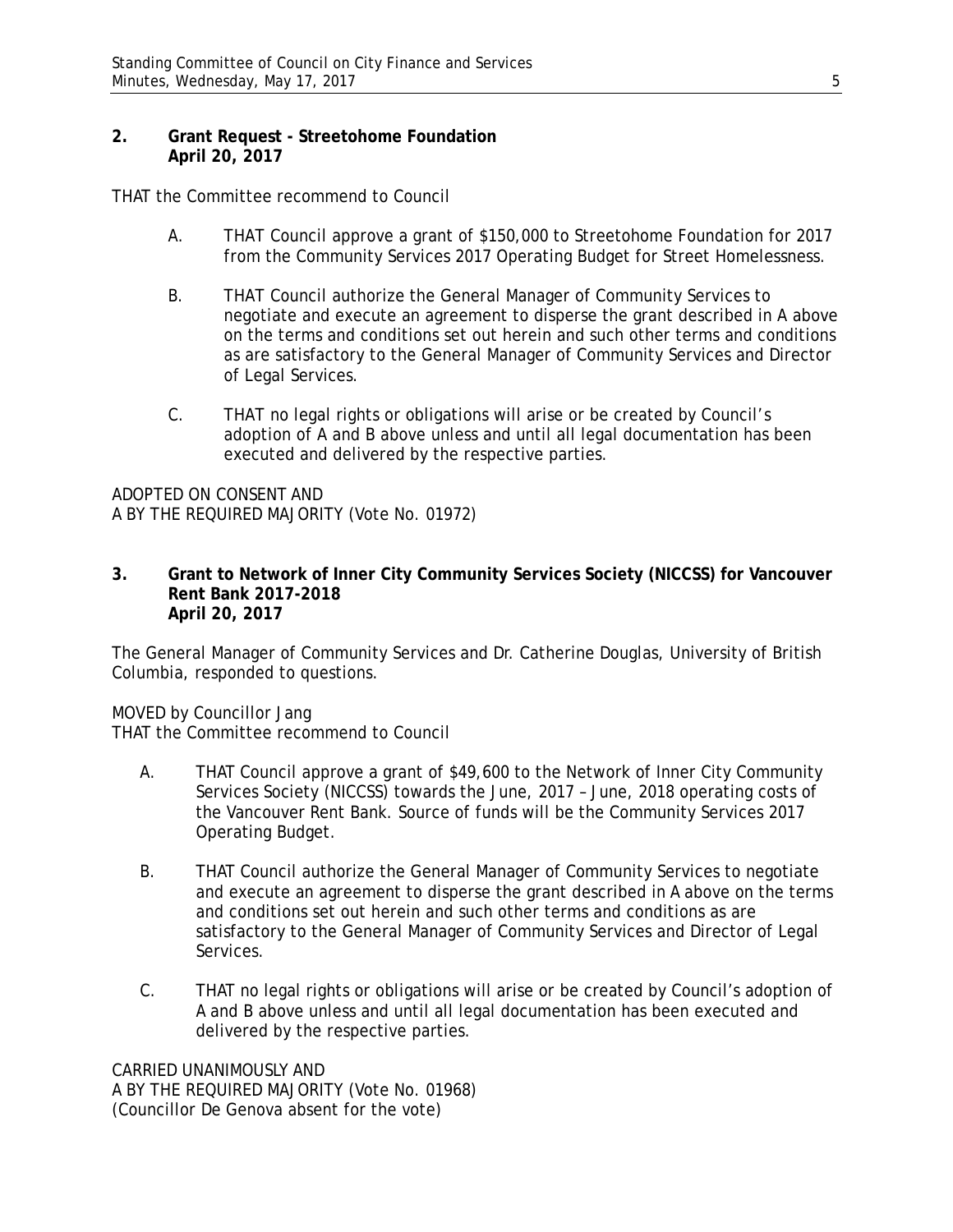**4. 1759 West Broadway – Northland Properties Corp. Liquor Primary Licence and Outdoor Patio Application Liquor Establishment Class 2 – Lounge February 27, 2017**

THAT the Committee recommend to Council

THAT Council, having considered the opinion of local area residents and business operators as determined by neighbourhood notification, site sign, noise impacts and relevant Council policy as outlined in the Administrative Report dated February 27, 2017, entitled "1759 West Broadway – Northland Properties Corp., Liquor Primary Licence and Outdoor Patio Application, Liquor Establishment Class 2 – Lounge", endorse the request by Northland Properties Corporation (Bar One) for a new Liquor Primary Licence (Liquor Establishment Class 2 – Lounge) with a 40 person patio via the conversion of a portion of the existing Food Primary licence (Restaurant Class 1) located at 1759 West Broadway subject to:

- i. A maximum interior capacity of 84 persons and 40 person patio;
- ii. Hours of operation, 9 am to midnight, Sunday to Thursday, and 9 am to 1 am, Friday and Saturday (no change from current hours);
- iii. The outdoor patio ceasing all liquor service and vacated by 11 pm nightly (no change from current hours);
- iv. No music or entertainment permitted on the patio;
- v. A time-limited Development Permit;
- vi. A Licence Agreement with an initial one-year term for the patio;
- vii. An acoustic report to be submitted certifying that the establishment meets Noise Control By-law requirements;
- viii. Food service to be provided while the establishment is operating as well as on the patio when open;
- ix. Signing a Good Neighbour Agreement with the City prior to business licence issuance; and
- x. The amending of the existing Food Primary licence #301410 and the Restaurant Class 1 business licence #17-143481 at the time of issuance of the Liquor Primary licence.

ADOPTED ON CONSENT (Vote No. 01973)

**5. 3296 Fraser Street – 1080262 B.C. Ltd. Liquor Primary Licence and Outdoor Patio Application Liquor Establishment Class 2 – Pub March 27, 2017**

THAT the Committee recommend to Council

THAT Council, having considered the opinion of local area residents and business operators as determined by neighbourhood notification, site sign, noise impacts and relevant Council policy as outlined in the Administrative Report dated March 27, 2017, entitled "3296 Fraser Street – 1080262 B.C. Ltd., Liquor Primary Licence and Outdoor Patio Application, Liquor Establishment Class 2 – Pub", endorse the request by 1080262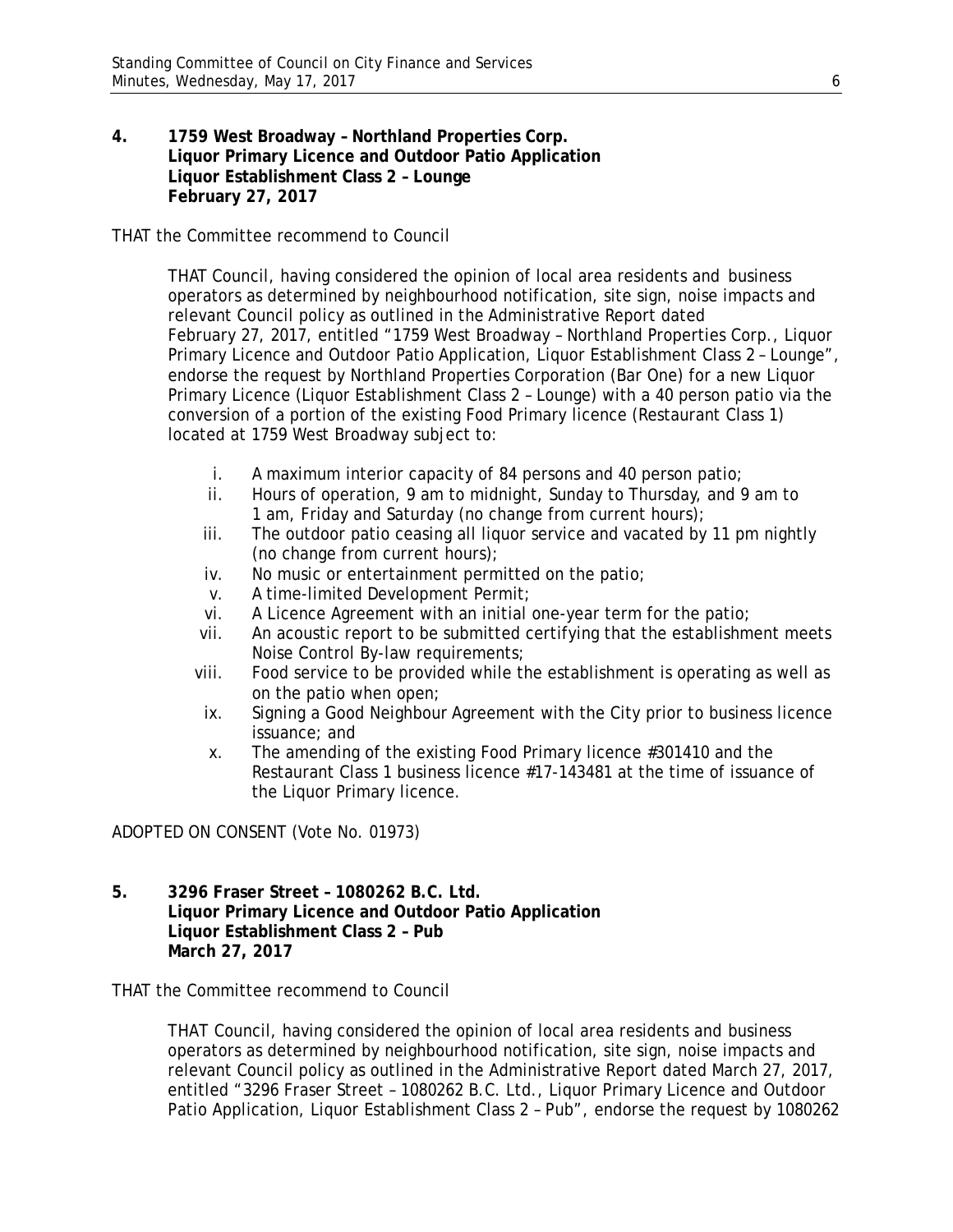B.C. Ltd. (Glory Days) for a new Liquor Primary Licence (Liquor Establishment Class 2 – Pub) with a 24 person patio located at 3296 Fraser Street subject to:

- xi. A maximum interior capacity of 118 persons and 24 person patio;
- xii. Standard Hours of operation, for the first six months, limited to 11 am to 12 am, Sunday to Thursday and 11 am to 1 am, Friday and Saturday; after which time Extended Hours of operation may be considered which are limited to 9 am to 1 am, Sunday to Thursday, and 9 am to 2 am, Friday and Saturday;
- xiii. The outdoor patio creasing all liquor service and vacated by 11 pm nightly;
- xiv. No music or entertainment permitted on the patio;
- xv. A time-limited Development Permit;
- xvi. A Licence Agreement with an initial one-year term for the patio;
- xvii. An acoustic report to be submitted certifying that the establishment meets Noise Control By-law requirements;
- xviii. Food service to be provided while the establishment is operating as well as on the patio when open; and
- xix. Signing a Good Neighbour Agreement with the City prior to business licence issuance.

ADOPTED ON CONSENT (Vote No. 01974)

## **6. Complete Streets Policy Framework and Related By-law Changes April 19, 2017**

Engineering Services staff presented the Complete Streets Policy Framework and, along with Legal Services staff, responded to questions.

The Committee heard from four speakers, one of whom was in general support of the recommendations, and three speakers in opposition.

MOVED by Councillor Deal

THAT the Committee recommend to Council

- A. THAT Council receive for information the Citywide Complete Streets policy framework.
- B. THAT Council approve, in principle, the proposed amendments to the Street and Traffic By-law to facilitate street modifications to support Transportation 2040 safety and mode share targets, and delivery of more Complete Streets, as detailed in the Administrative Report dated April 19, 2017, entitled "Complete Streets Policy Framework and Related By-law Changes", and generally as set out in Appendix A of that report.
- C. THAT Council instruct the Director of Legal services to bring forward for enactment amendments to the Street and Traffic By-law generally as set out in Appendix A of the Administrative Report dated April 19, 2017, entitled "Complete Streets Policy Framework and Related By-law Changes".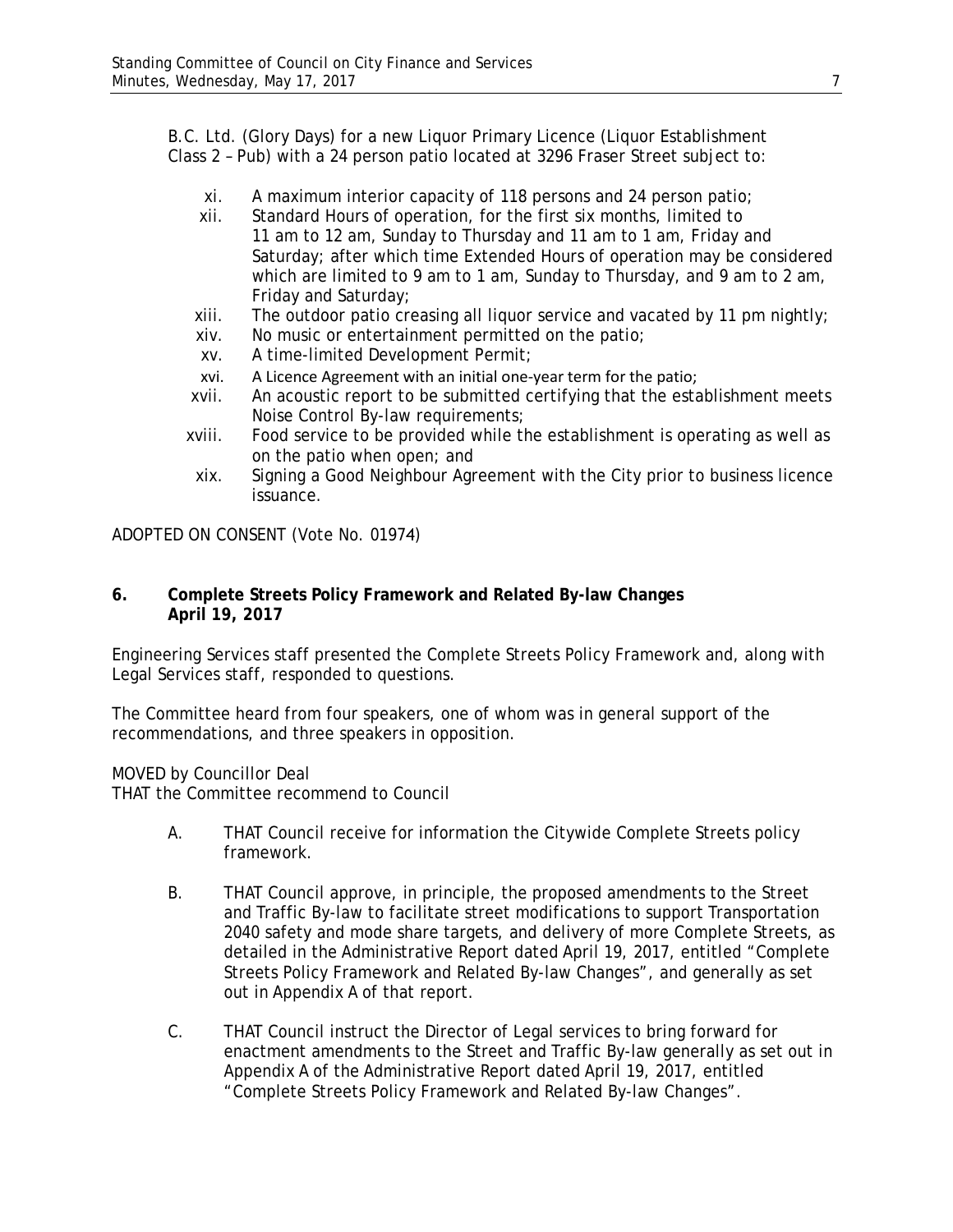D. THAT staff report back to Council on an annual basis on what implementation has occurred under this Street and Traffic By-law change, and how that has changed from the previous by-law.

### carried

REFERRAL MOVED by Councillor Carr

THAT staff, including the legal department, detail and report back on the parameters and limitations under which the City Engineer's authority may be expanded to achieve Complete Streets, and with commensurate amendments to the Street and Traffic By-Law.

LOST (Vote No. 01969) (Councillors Deal, Jang, Louie, Reimer, Stevenson and Mayor Robertson opposed) (Councillor De Genova absent for the vote)

The Committee agreed to sever the vote on components of the motion.

MOVED by Councillor Jang THAT the Committee recommend to Council

> A. THAT Council receive for information the Citywide Complete Streets policy framework.

CARRIED (Vote No. 01970) (Councillor Affleck opposed) (Councillor De Genova absent for the vote)

MOVED by Councillor Jang THAT the Committee recommend to Council

- B. THAT Council approve, in principle, the proposed amendments to the Street and Traffic By-law to facilitate street modifications to support Transportation 2040 safety and mode share targets, and delivery of more Complete Streets, as detailed in the Administrative Report dated April 19, 2017, entitled "Complete Streets Policy Framework and Related By-law Changes", and generally as set out in Appendix A of that report.
- C. THAT Council instruct the Director of Legal services to bring forward for enactment amendments to the Street and Traffic By-law generally as set out in Appendix A of the Administrative Report dated April 19, 2017, entitled "Complete Streets Policy Framework and Related By-law Changes".
- D. THAT staff report back to Council on an annual basis on what implementation has occurred under this Street and Traffic By-law change, and how that has changed from the previous by-law.

CARRIED (Vote No. 01971) (Councillors Affleck, Ball and Carr opposed) (Councillor De Genova absent for the vote)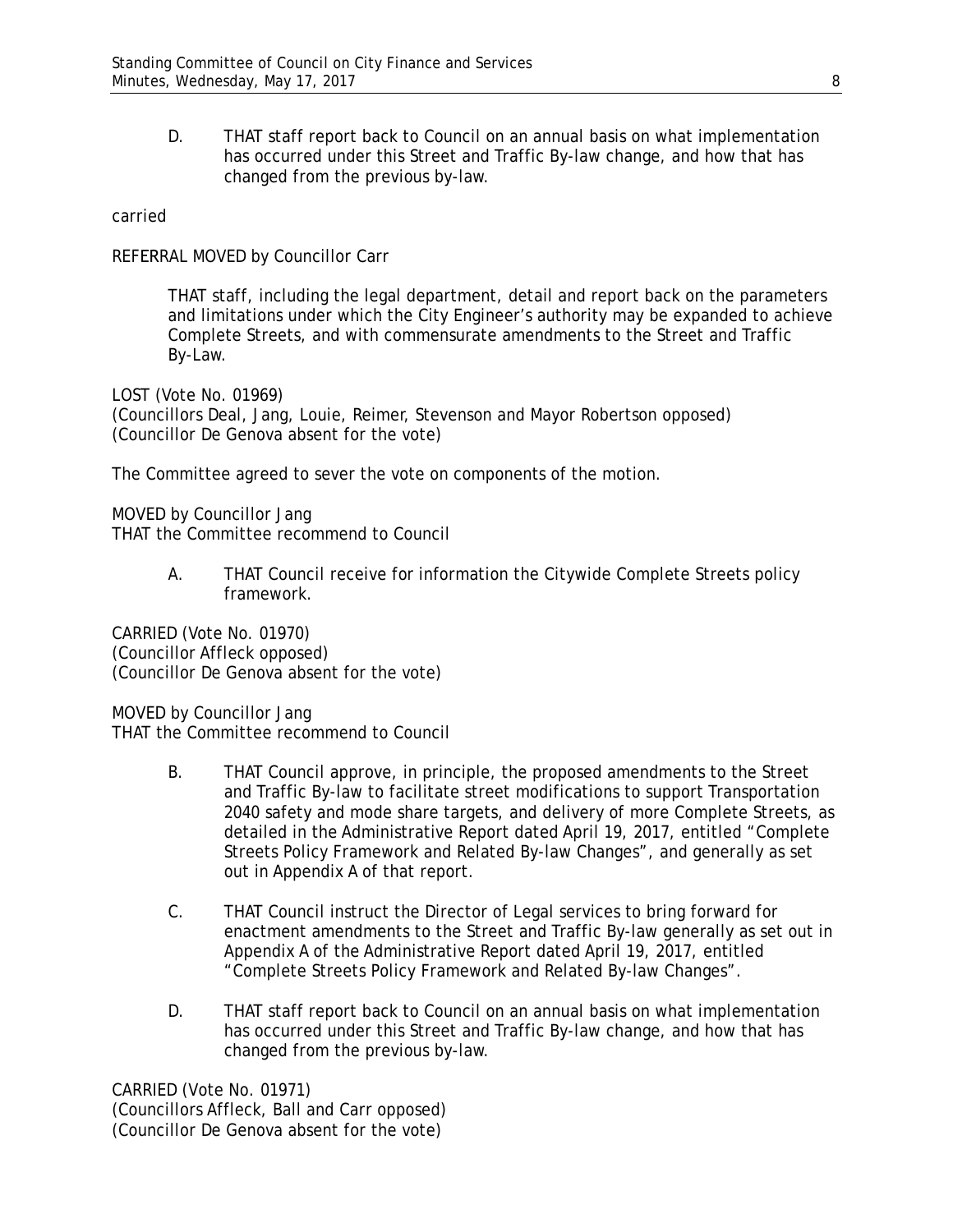### FINAL MOTION AS ADOPTED

THAT the Committee recommend to Council

- A. THAT Council receive for information the Citywide Complete Streets policy framework.
- B. THAT Council approve, in principle, the proposed amendments to the Street and Traffic By-law to facilitate street modifications to support Transportation 2040 safety and mode share targets, and delivery of more Complete Streets, as detailed in Administrative Report dated April 19, 2017, entitled "Complete Streets Policy Framework and Related By-law Changes", and generally as set out in Appendix A of that report.
- C. THAT Council instruct the Director of Legal services to bring forward for enactment amendments to the Street and Traffic By-law generally as set out in Appendix A of the Administrative Report dated April 19, 2017, entitled "Complete Streets Policy Framework and Related By-law Changes".
- D. THAT staff report back to Council on an annual basis on what implementation has occurred under this Street and Traffic By-law change, and how that has changed from the previous by-law.

The Committee adjourned at 8:39 pm.

\* \* \* \* \*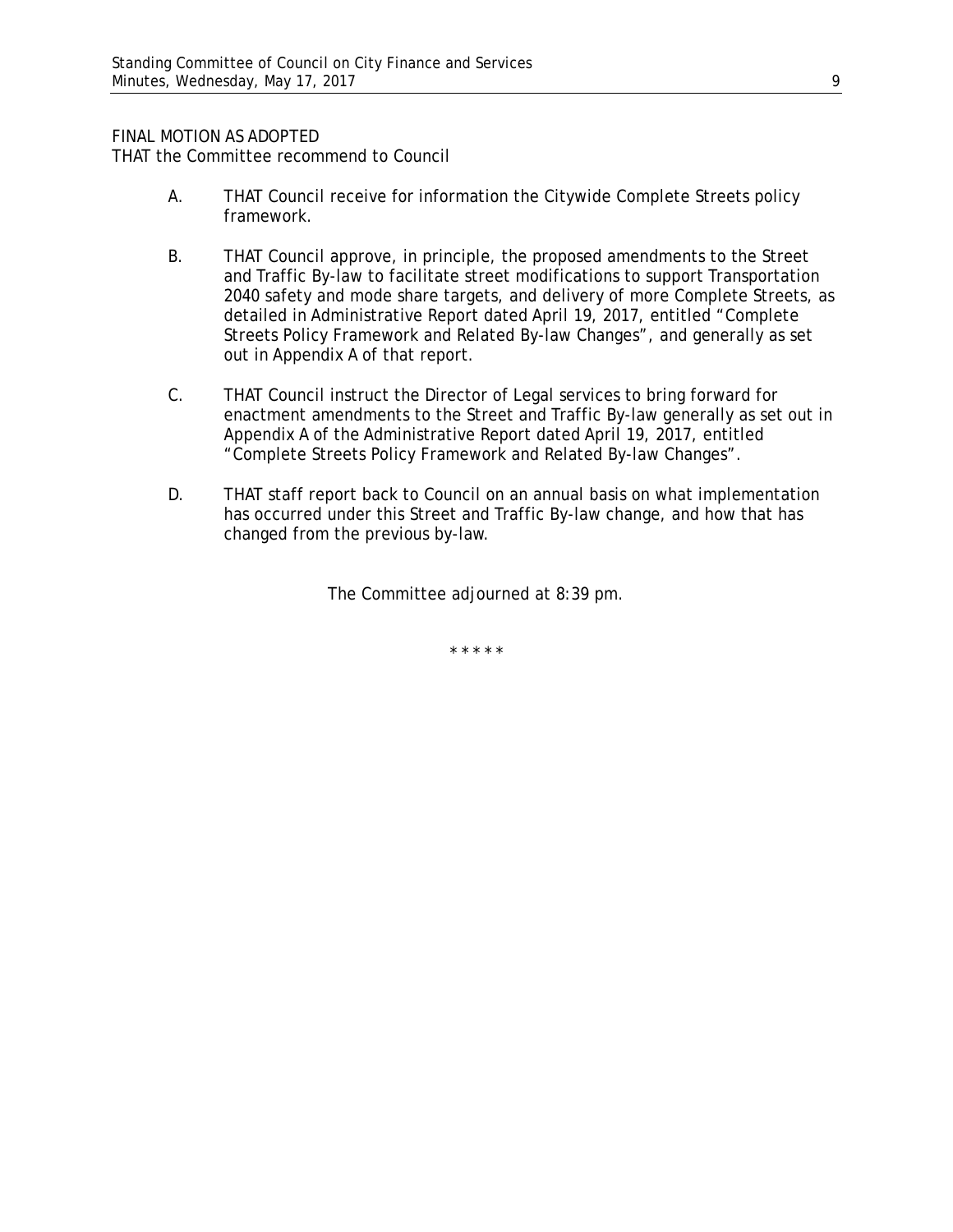

## **REGULAR COUNCIL MEETING MINUTES STANDING COMMITTEE OF COUNCIL ON CITY FINANCE AND SERVICES**

# **MAY 17, 2017**

A Regular Meeting of the Council of the City of Vancouver was held on Wednesday, May 17, 2017, at 8:39 pm, in the Council Chamber, Third Floor, City Hall, following the Standing Committee on City Finance and Services meeting, to consider the recommendations and actions of the Committee.

| <b>PRESENT:</b>               | Mayor Gregor Robertson                                                   |
|-------------------------------|--------------------------------------------------------------------------|
|                               | <b>Councillor George Affleck</b>                                         |
|                               | <b>Councillor Elizabeth Ball</b>                                         |
|                               | Councillor Adriane Carr                                                  |
|                               | Councillor Heather Deal                                                  |
|                               | Councillor Kerry Jang                                                    |
|                               | <b>Councillor Raymond Louie</b>                                          |
|                               | <b>Councillor Andrea Reimer</b>                                          |
|                               | Councillor Tim Stevenson                                                 |
| <b>ABSENT:</b>                | Councillor Melissa De Genova                                             |
|                               | Councillor Geoff Meggs (Leave of Absence - Civic Business)               |
| <b>CITY MANAGER'S OFFICE:</b> | Sadhu Johnston, City Manager                                             |
| <b>CITY CLERK'S OFFICE:</b>   | Katrina Leckovic, Deputy City Clerk<br>Maria Castro, Meeting Coordinator |
|                               |                                                                          |

## **COMMITTEE REPORTS**

Report of Standing Committee on City Finance and Services May 17, 2017

Council considered the report containing the recommendations and actions taken by the Standing Committee on City Finance and Services. Its items of business included:

- 1. False Creek Flats Plan
- 2. Grant Request Streetohome Foundation<br>3. Grant to Network of Inner City Community
- 3. Grant to Network of Inner City Community Services Society (NICCSS) for Vancouver Rent Bank 2017-2018
- 4. 1759 West Broadway Northland Properties Corp., Liquor Primary Licence and Outdoor Patio Application, Liquor Establishment Class 2 - Lounge
- 5. 3296 Fraser Street 1080262 B.C. Ltd., Liquor Primary Licence and Outdoor Patio Application, Liquor Establishment Class 2 – Pub
- 6. Complete Streets Policy Framework and Related By-law Changes